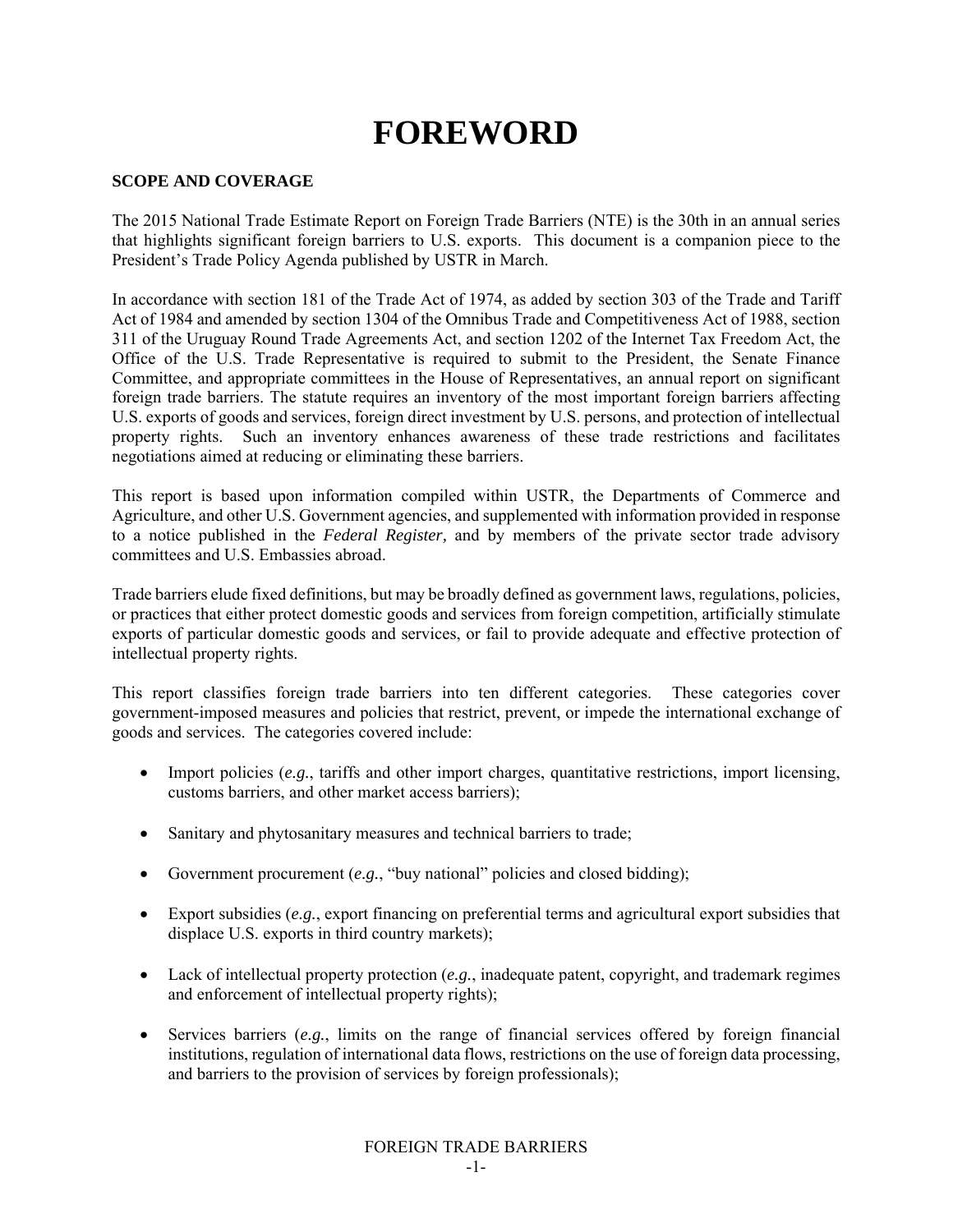- Investment barriers (*e.g.*, limitations on foreign equity participation and on access to foreign government-funded research and development programs, local content requirements, technology transfer requirements and export performance requirements, and restrictions on repatriation of earnings, capital, fees and royalties);
- Government-tolerated anticompetitive conduct of state-owned or private firms that restricts the sale or purchase of U.S. goods or services in the foreign country's markets;
- Trade restrictions affecting electronic commerce (*e.g.*, tariff and nontariff measures, burdensome and discriminatory regulations and standards, and discriminatory taxation); and
- $\bullet$  Other barriers (barriers that encompass more than one category, *e.g.*, bribery and corruption,<sup>i</sup> or that affect a single sector).

From 2010 to 2014, significant foreign government barriers to U.S. exports that took the form of standardrelated measures (including testing, labeling, and certification requirements) and sanitary and phytosanitary (SPS) measures were treated separately in two specialized reports. This year, USTR has streamlined reporting by integrating information about these types of measures back into the NTE. The NTE will continue to highlight the increasingly critical nature of these issues to U.S. trade policy, to identify and call attention to problems and efforts to resolve them during the past year and to signal new or existing areas in which more progress needs to be made. Standards-related and SPS measures serve an important function in facilitating international trade, including by enabling small and medium sized enterprises (SMEs) to obtain greater access to foreign markets. Standards-related and SPS measures also enable governments to pursue legitimate objectives such as protecting human, plant, and animal health, the environment, and preventing deceptive practices. But standards-related and SPS measures that are nontransparent and discriminatory can act as significant barriers to U.S. trade. Such measures can pose a particular problem for SMEs, which often do not have the resources to address these problems on their own.

USTR will continue to identify, review, analyze, and address foreign government standards-related and SPS measures that affect U.S. trade. USTR coordinates rigorous interagency processes and mechanisms, through the Trade Policy Staff Committee and, more specifically, through specialized TBT and SPS subcommittees. These TPSC subcommittees, which include representatives from agencies with an interest in foreign standards-related and SPS measures, maintain an ongoing process of informal consultation and coordination on standards-related and SPS issues as they arise.

The United States actively engages with foreign governments to prevent unwarranted standards-related and SPS measures, and works to resolve specific trade concerns arising from standards-related and SPS measures. The WTO TBT Committee and the WTO SPS Committee are the principal multilateral fora for engagement on trade issues relating to standards-related and SPS measures. The mechanisms for cooperation on these measures in U.S. FTAs and Trade and Investment Framework Agreements (TIFAs) also play a vital role in facilitating U.S. efforts to prevent and resolve standards-related and SPS trade concerns. In addition, U.S. agencies seek to prevent potential standards-related and SPS trade barriers from emerging by engaging in multilateral, regional, and bilateral cooperative activities, information exchanges, technical assistance, and negotiations on specific arrangements. These efforts are aimed at helping other governments design effective and well-conceived standards-related and SPS measures, with the goal of producing better regulatory outcomes and facilitating trade.

In recent years, the United States has observed a growing trend among our trading partners to impose localization barriers to trade – measures designed to protect, favor, or stimulate domestic industries, service providers, or intellectual property at the expense of imported goods, services or foreign-owned or developed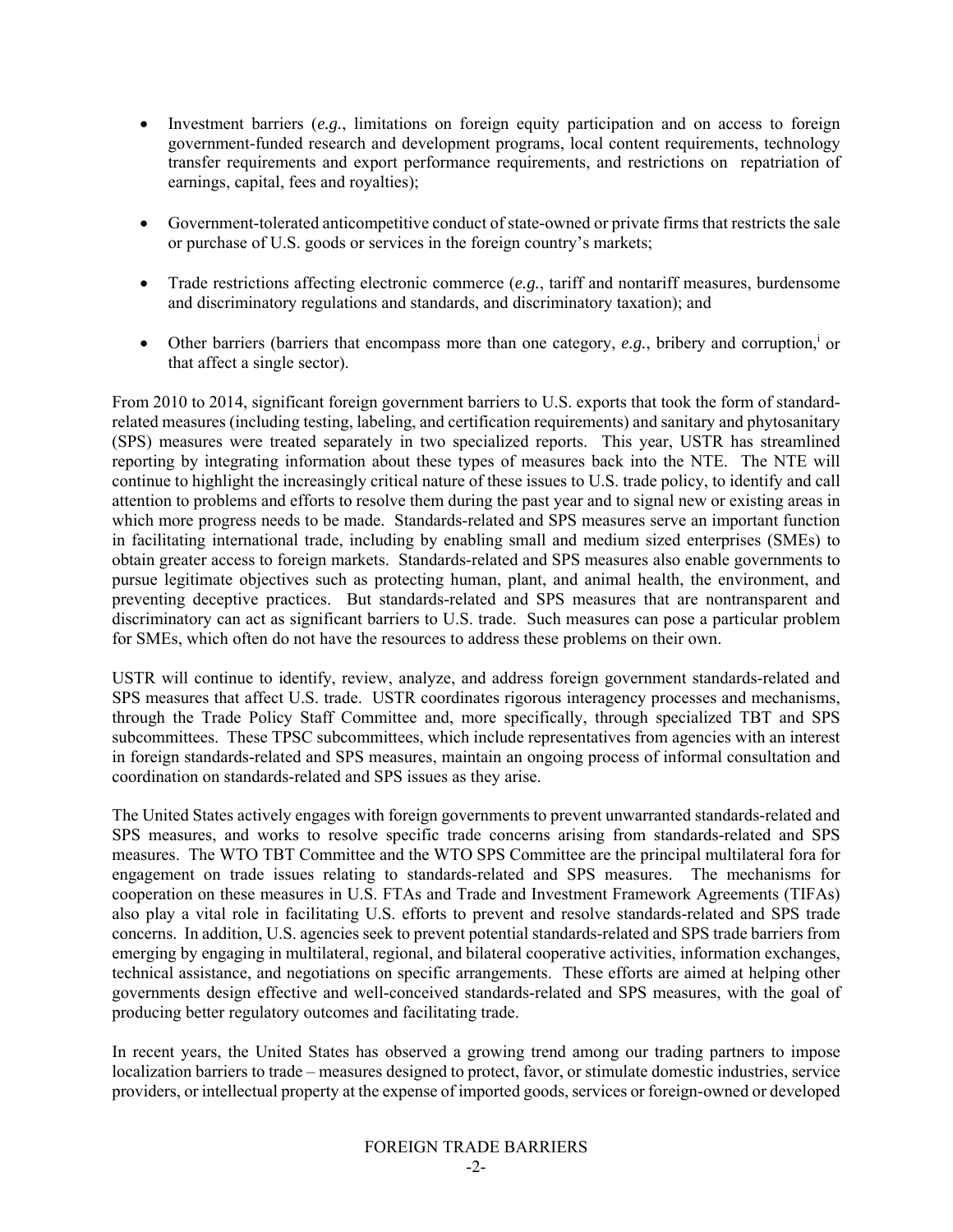intellectual property. These measures may operate as disguised barriers to trade and unreasonably differentiate between domestic and foreign products, services, intellectual property, or suppliers. They can distort trade, discourage foreign direct investment and lead other trading partners to impose similarly detrimental measures. For these reasons, it has been longstanding U.S. trade policy to advocate strongly against localization barriers and encourage trading partners to pursue policy approaches that help their economic growth and competitiveness without discriminating against imported goods and services. USTR is chairing an interagency effort to develop and execute a more strategic and coordinated approach to address localization barriers. This year's NTE continues the practice of identifying localization barriers to trade in the relevant barrier category in the report's individual sections to assist these efforts and to inform the public on the scope and diversity of these practices.

USTR continues to vigorously scrutinize foreign labor practices and to redress substandard practices that impinge on labor obligations in U.S. free trade agreements (FTAs) and deny foreign workers their internationally recognized labor rights. USTR has also introduced new mechanisms to enhance its monitoring of the steps that U.S. FTA partners have taken to implement and comply with their obligations under the environment chapters of those agreements. To further these initiatives, USTR has implemented interagency processes for systematic information gathering and review of labor rights practices and environmental enforcement measures in FTA countries, and USTR staff regularly works with FTA countries to monitor practices and directly engages governments and other actors. The Administration has reported on these activities in the 2015 Trade Policy Agenda and 2014 Annual Report of the President on the Trade Agreements Program.

The NTE covers significant barriers, whether they are consistent or inconsistent with international trading rules. Many barriers to U.S. exports are consistent with existing international trade agreements. Tariffs, for example, are an accepted method of protection under the General Agreement on Tariffs and Trade 1994 (GATT 1994). Even a very high tariff does not violate international rules unless a country has made a commitment not to exceed a specified rate, *i.e.,* a tariff binding. On the other hand, where measures are not consistent with U.S. rights international trade agreements, they are actionable under U.S. trade law, including through the World Trade Organization (WTO).

This report discusses the largest export markets for the United States, including 58 countries, the European Union, Taiwan, Hong Kong, and one regional body. The discussion of Chinese trade barriers is structured and focused to align more closely with other Congressional reports prepared by USTR on U.S.-China trade issues. The China section includes cross-references to other USTR reports where appropriate. Some countries were excluded from this report due primarily to the relatively small size of their markets or the absence of major trade complaints from representatives of U.S. goods and services sectors. However, the omission of particular countries and barriers does not imply that they are not of concern to the United States.

NTE sections report the most recent data on U.S. bilateral trade in goods and services and compare the data to the preceding period. This information is reported to provide context for the reader. In more than half of the specified cases, U.S. bilateral goods trade continued to increase in 2014 compared to the preceding period. The merchandise trade data contained in the NTE are based on total U.S. exports, free alongside  $(f.a.s.)<sup>ii</sup>$  value, and general U.S. imports, customs value, as reported by the Bureau of the Census, Department of Commerce (NOTE: These data are ranked in an Appendix according to the size of the export market). The services data are drawn from the October 2013 Survey of Current Business, compiled by the Bureau of Economic Analysis in the Department of Commerce (BEA). The direct investment data are drawn from the September 2013 Survey of Current Business, also from BEA.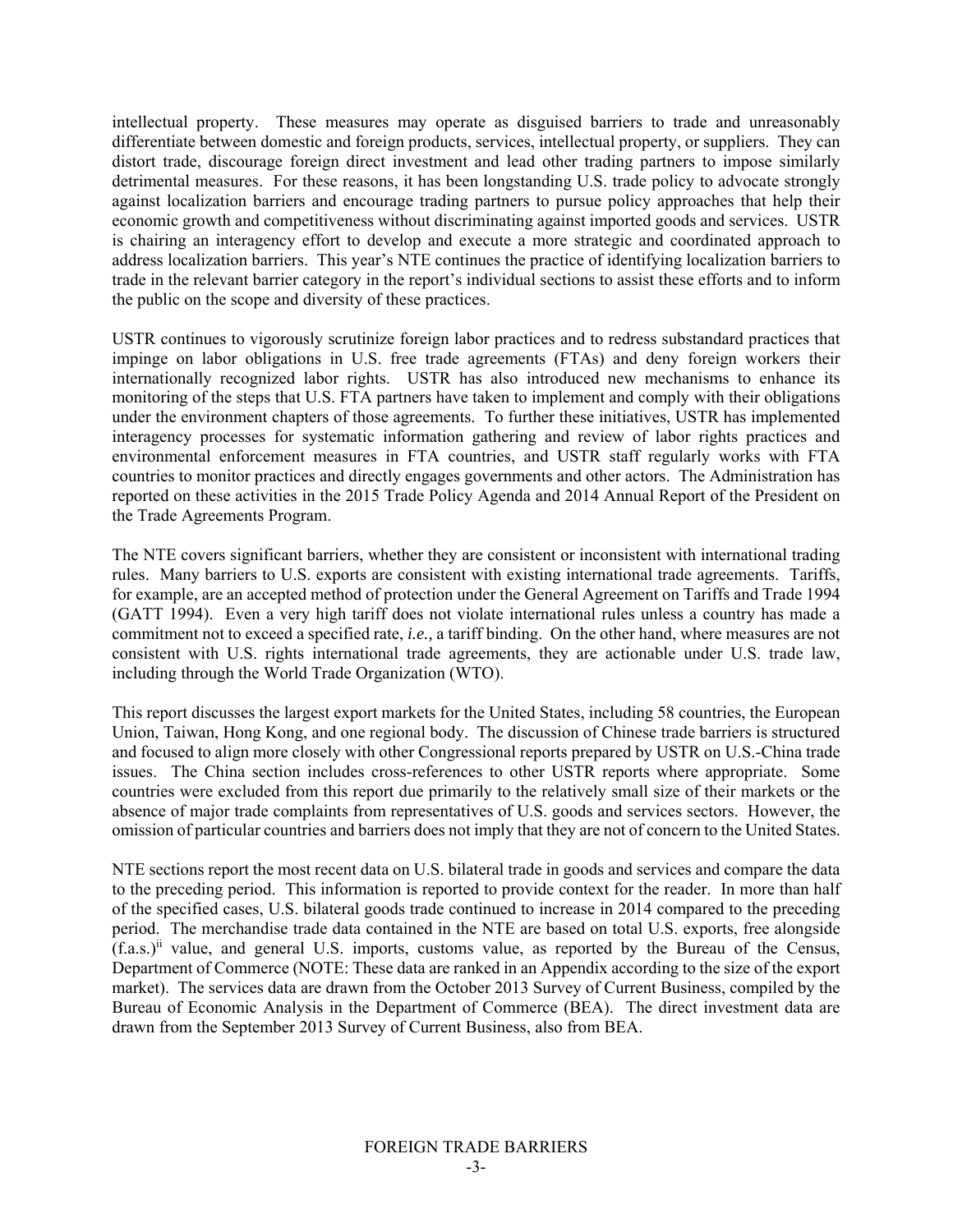### **TRADE IMPACT ESTIMATES AND FOREIGN BARRIERS**

Wherever possible, this report presents estimates of the impact on U.S. exports of specific foreign trade barriers and other trade distorting practices. Where consultations related to specific foreign practices were proceeding at the time this report was published, estimates were excluded, in order to avoid prejudice to those consultations.

The estimates included in this report constitute an attempt to assess quantitatively the potential effect of removing certain foreign trade barriers on particular U.S. exports. However, the estimates cannot be used to determine the total effect on U.S. exports either to the country in which a barrier has been identified or to the world in general. In other words, the estimates contained in this report cannot be aggregated in order to derive a total estimate of gain in U.S. exports to a given country or the world.

Trade barriers or other trade distorting practices affect U.S. exports to another country because these measures effectively impose costs on such exports that are not imposed on goods produced in the importing country. In theory, estimating the impact of a foreign trade measure on U.S. exports of goods requires knowledge of the (extra) cost the measure imposes on them, as well as knowledge of market conditions in the United States, in the country imposing the measure, and in third countries. In practice, such information often is not available.

Where sufficient data exist, an approximate impact of tariffs on U.S. exports can be derived by obtaining estimates of supply and demand price elasticities in the importing country and in the United States. Typically, the U.S. share of imports is assumed to be constant. When no calculated price elasticities are available, reasonable postulated values are used. The resulting estimate of lost U.S. exports is approximate, depends on the assumed elasticities, and does not necessarily reflect changes in trade patterns with third countries. Similar procedures are followed to estimate the impact of subsidies that displace U.S. exports in third country markets.

The task of estimating the impact of nontariff measures on U.S. exports is far more difficult, since there is no readily available estimate of the additional cost these restrictions impose. Quantitative restrictions or import licenses limit (or discourage) imports and thus raise domestic prices, much as a tariff does. However, without detailed information on price differences between countries and on relevant supply and demand conditions, it is difficult to derive the estimated effects of these measures on U.S. exports. Similarly, it is difficult to quantify the impact on U.S. exports (or commerce) of other foreign practices, such as government procurement policies, nontransparent standards, or inadequate intellectual property rights protection.

In some cases, particular U.S. exports are restricted by both foreign tariff and nontariff barriers. For the reasons stated above, it may be difficult to estimate the impact of such nontariff barriers on U.S. exports. When the value of actual U.S. exports is reduced to an unknown extent by one or more than one nontariff measure, it then becomes derivatively difficult to estimate the effect of even the overlapping tariff barriers on U.S. exports.

The same limitations that affect the ability to estimate the impact of foreign barriers on U.S. goods exports apply to U.S. services exports. Furthermore, the trade data on services exports are extremely limited in detail. For these reasons, estimates of the impact of foreign barriers on trade in services also are difficult to compute.

With respect to investment barriers, there are no accepted techniques for estimating the impact of such barriers on U.S. investment flows. For this reason, no such estimates are given in this report. The NTE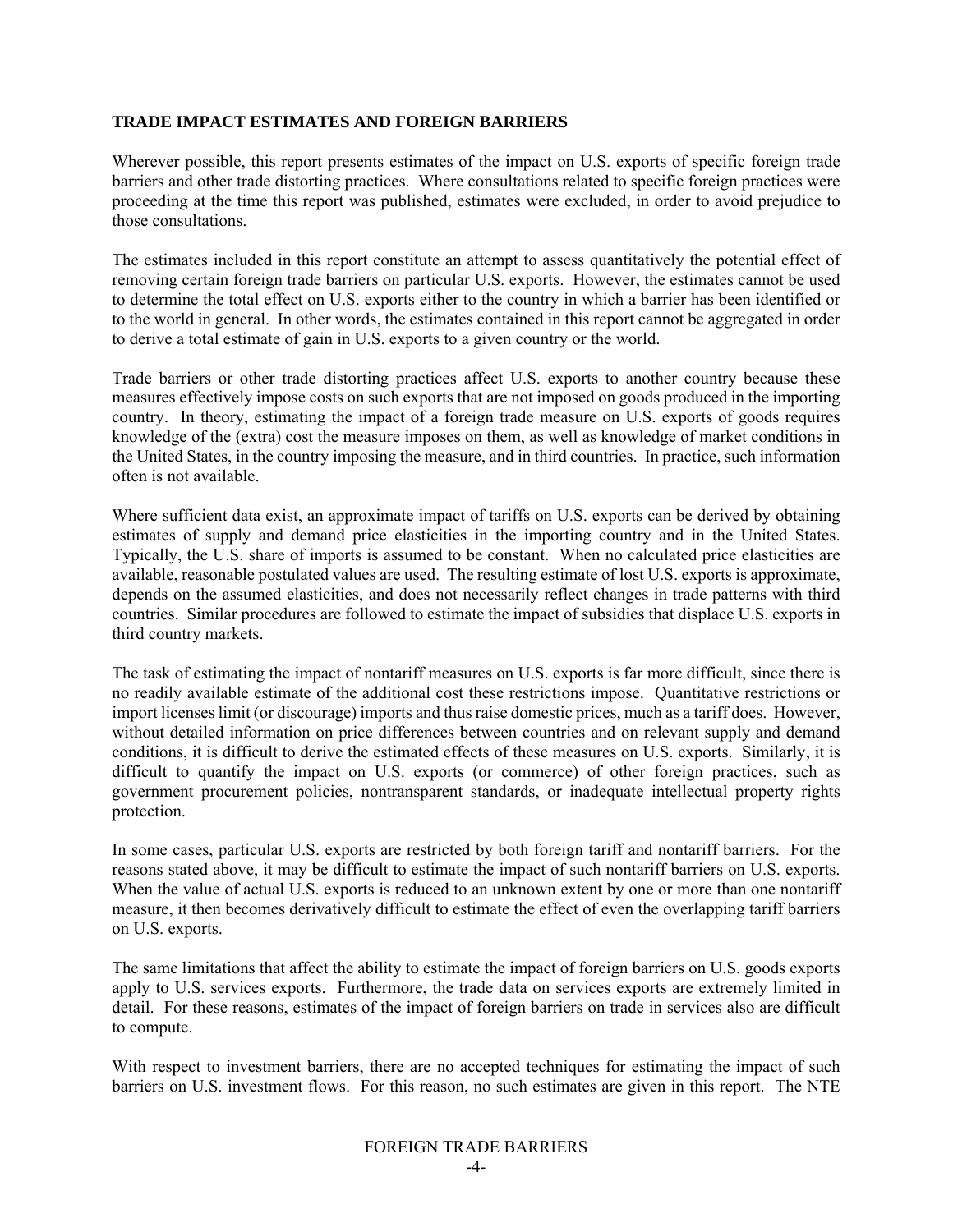includes generic government regulations and practices which are not product specific. These are among the most difficult types of foreign practices for which to estimate trade effects.

In the context of trade actions brought under U.S. law, estimates of the impact of foreign practices on U.S. commerce are substantially more feasible. Trade actions under U.S. law are generally product specific and therefore more tractable for estimating trade effects. In addition, the process used when a specific trade action is brought will frequently make available non-U.S. Government data (from U.S. companies or foreign sources) otherwise not available in the preparation of a broad survey such as this report.

In some cases, industry valuations estimating the financial effects of barriers are contained in the report. The methods for computing these valuations are sometimes uncertain. Hence, their inclusion in the NTE report should not be construed as a U.S. Government endorsement of the estimates they reflect.

March 2015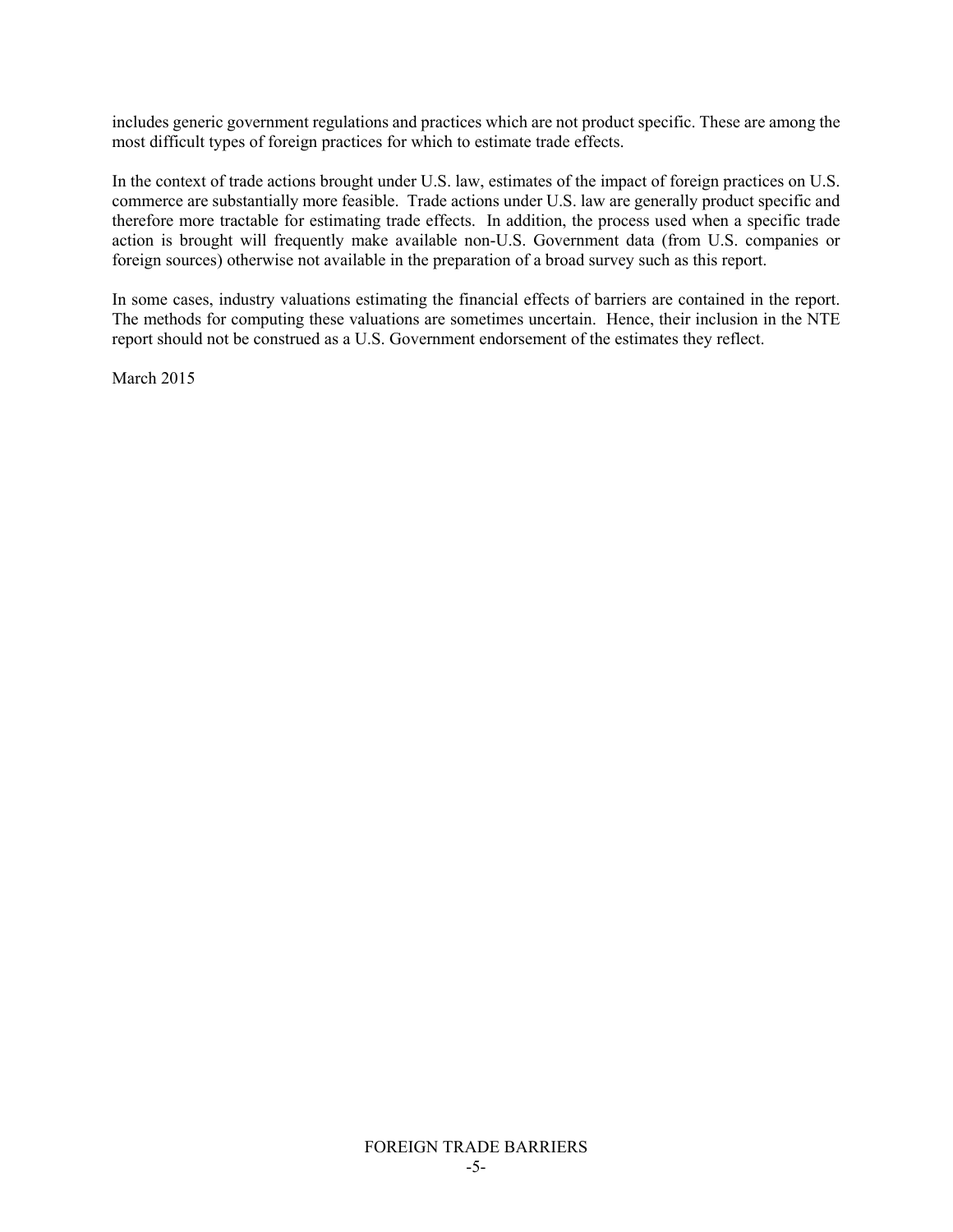#### **Endnotes**

l

i Corruption is an impediment to trade, a serious barrier to development, and a direct threat to our collective security. Corruption takes many forms and affects trade and development in different ways. In many countries, it affects customs practices, licensing decisions, and the awarding of government procurement contracts. If left unchecked, bribery and corruption can negate market access gained through trade negotiations, undermine the foundations of the international trading system, and frustrate broader reforms and economic stabilization programs. Corruption also hinders development and contributes to the cycle of poverty.

Information on specific problems associated with bribery and corruption is difficult to obtain, particularly since perpetrators go to great lengths to conceal their activities. Nevertheless, a consistent complaint from U.S. firms is that they have experienced situations that suggest corruption has played a role in the award of billions of dollars of foreign contracts and delayed or prevented the efficient movement of goods. Since the United States enacted the Foreign Corrupt Practices Act (FCPA) in 1977, U.S. companies have been prohibited from bribing foreign public officials, and numerous other domestic laws discipline corruption of public officials at the State and Federal levels. The United States is committed to the active enforcement of the FCPA.

The United States has taken a leading role in addressing bribery and corruption in international business transactions and has made real progress over the past quarter century building international coalitions to fight bribery and corruption. Bribery and corruption are now being addressed in a number of fora. Some of these initiatives are now yielding positive results.

The United States led efforts to launch the Organization for Economic Cooperation and Development (OECD) Convention on Combating Bribery of Foreign Public Officials in International Business Transactions (Antibribery Convention). In November 1997, the United States and 33 other nations adopted the Antibribery Convention, which currently is in force for 40 countries, including the United States. The Antibribery Convention obligates its parties to criminalize the bribery of foreign public officials in the conduct of international business. It is aimed at proscribing the activities of those who offer, promise, or pay a bribe (for additional information, see http://www.export.gov/tcc and http://www.oecd.org).

The United States also played a critical role in the successful conclusion of negotiations that produced the United Nations Convention Against Corruption, the first global anticorruption instrument. The Convention was opened for signature in December 2003, and entered into force December 14, 2005. The Convention contains many provisions on preventive measures countries can take to stop corruption, and requires countries to adopt additional measures as may be necessary to criminalize fundamental anticorruption offenses, including bribery of domestic as well as foreign public officials. As of November 2014, there were 174 parties, including the United States.

In March 1996, countries in the Western Hemisphere concluded negotiation of the Inter-American Convention Against Corruption (Inter-American Convention). The Inter-American Convention, a direct result of the Summit of the Americas Plan of Action, requires that parties criminalize bribery and corruption. The Inter-American Convention entered into force in March 1997. The United States signed the Inter-American Convention on June 2, 1996 and deposited its instrument of ratification with the Organization of American States (OAS) on September 29, 2000. Thirty-one of the thirty-three parties to the Inter-American Convention, including the United States, participate in a Follow-up Mechanism conducted under the auspices of the OAS to monitor implementation of the Convention. The Inter-American Convention addresses a broad range of corrupt acts including domestic corruption and trans-national bribery. Signatories agree to enact legislation making it a crime for individuals to offer bribes to public officials and for public officials to solicit and accept bribes, and to implement various preventive measures.

The United States continues to push its anticorruption agenda forward. The United States seeks binding commitments in FTAs that promote transparency and that specifically address corruption of public officials. The United States also led other countries in concluding multilateral negotiations on the World Trade Organization (WTO) Trade Facilitation Agreement which contains provisions on transparency in customs operations and avoiding conflicts of interest in customs penalties. The United States has also advocated for transparency of government procurement regimes in FTA

### FOREIGN TRADE BARRIERS